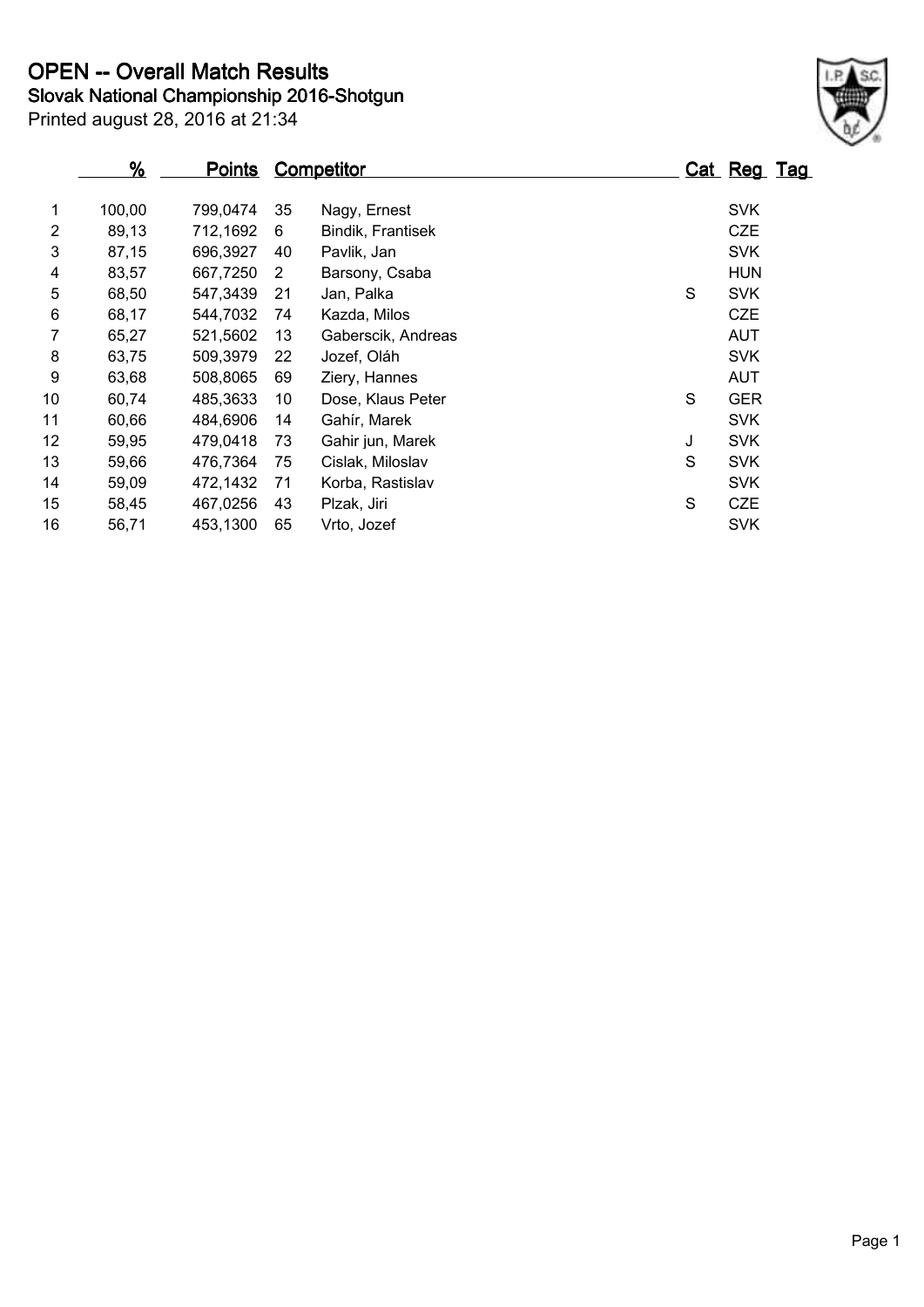**STANDARD -- Overall Match Results**

Printed august 28, 2016 at 21:34 **Slovak National Championship 2016-Shotgun**

|                | %      | <b>Points</b> |                | <b>Competitor</b>  |             | <b>Cat Reg Tag</b> |  |
|----------------|--------|---------------|----------------|--------------------|-------------|--------------------|--|
|                |        |               |                |                    |             |                    |  |
| 1              | 100,00 | 753,0077      | 56             | Smid, Martin       |             | <b>CZE</b>         |  |
| $\overline{2}$ | 98,32  | 740,3609      | 15             | Galazka, Marcin    |             | POL                |  |
| 3              | 89,25  | 672,0264      | 44             | Puskas, Geza       | S           | <b>HUN</b>         |  |
| 4              | 88,13  | 663,5977      | 62             | Várnai, Gabor      | S           | <b>HUN</b>         |  |
| 5              | 83,76  | 630,7301      | 28             | Kolesar, Stefan    |             | <b>SVK</b>         |  |
| 6              | 82,36  | 620,1584      | 53             | Seiler, Josef      | $\mathbf S$ | <b>GER</b>         |  |
| 7              | 79,97  | 602,1751      | 16             | Hareza, Damian     |             | POL                |  |
| 8              | 76,82  | 578,4925      | $\overline{7}$ | Bogdanski, Michal  |             | <b>POL</b>         |  |
| 9              | 72,66  | 547,1521      | 64             | Vince, Tibor       | S           | <b>SVK</b>         |  |
| 10             | 71,17  | 535,9239      | 37             | Ostrowski, Daniel  |             | <b>POL</b>         |  |
| 11             | 70,87  | 533,6855      | 19             | Held, Helmut       | S           | <b>GER</b>         |  |
| 12             | 69,52  | 523,5147      | 27             | Köhler, Uwe        | S           | <b>GER</b>         |  |
| 13             | 68,44  | 515,3719      | 8              | Bures, Vitezslav   |             | <b>CZE</b>         |  |
| 14             | 67,51  | 508,3444      | 52             | Sederl, Martin     |             | <b>AUT</b>         |  |
| 15             | 66,44  | 500,2823      | 46             | Rehberger, Ivo     |             | <b>CZE</b>         |  |
| 16             | 65,18  | 490,8462      | 58             | Theilinger, Martin |             | <b>AUT</b>         |  |
| 17             | 64,61  | 486,5078      | 42             | Peer, Karin        | L           | <b>AUT</b>         |  |
| 18             | 61,99  | 466,8081      | 20             | Hruzek, Roman      | S           | <b>CZE</b>         |  |
| 19             | 61,04  | 459,6510      | 25             | Katscher, Michael  | S           | <b>AUT</b>         |  |
| 20             | 59,06  | 444,6923      | 5              | Bielik, Mikuláš    |             | <b>SVK</b>         |  |
| 21             | 58,31  | 439,0668      | 50             | Scherz, Dieter     |             | <b>AUT</b>         |  |
| 22             | 55,82  | 420,3267      | 61             | Vajda, Miklos      | S           | <b>HUN</b>         |  |
| 23             | 45,50  | 342,6497      | 34             | Muller, Peter      | S           | <b>SVK</b>         |  |
|                |        |               |                |                    |             |                    |  |

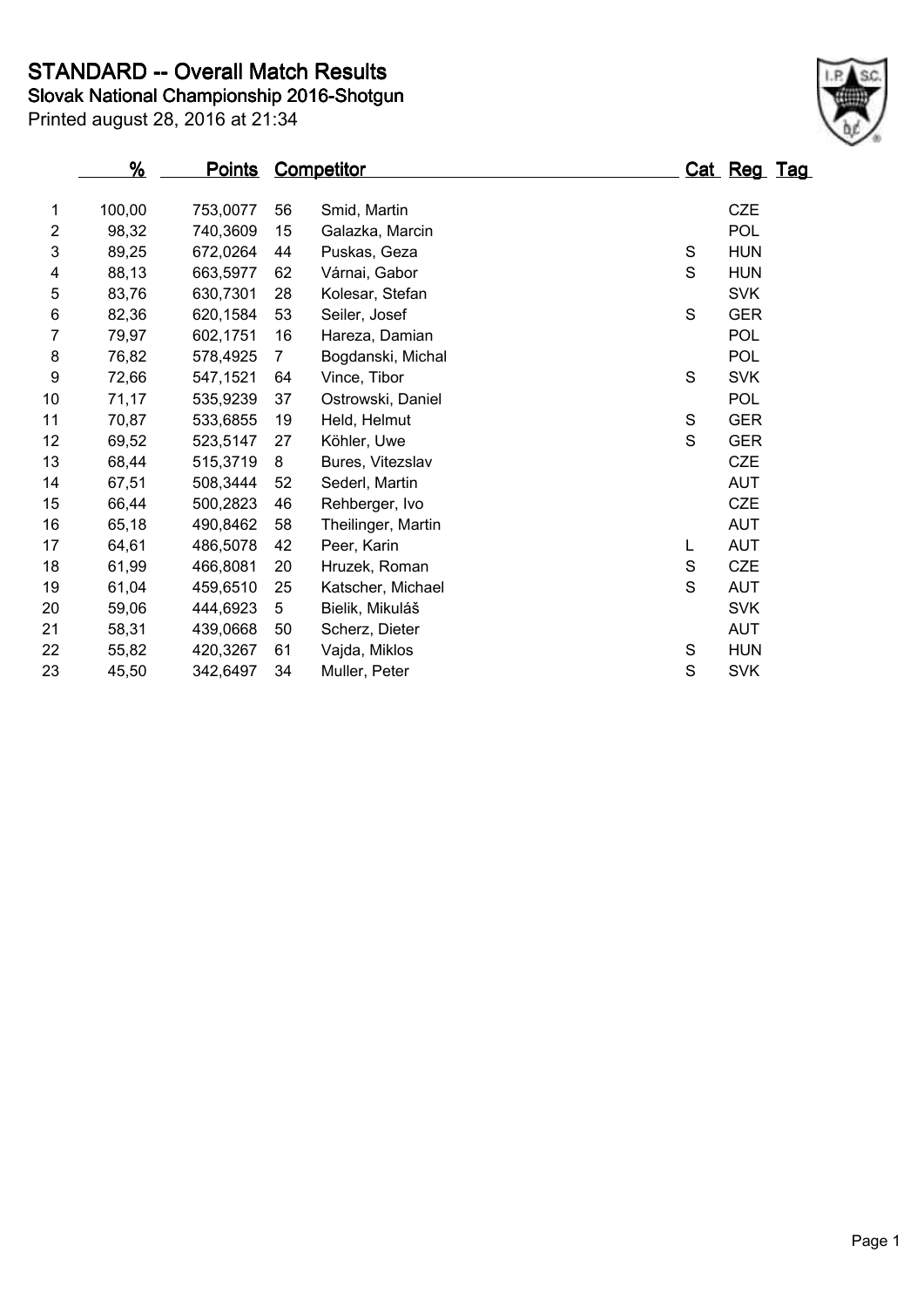**STANDARD MANUAL -- Overall Match Results**

**Slovak National Championship 2016-Shotgun**

|    | %      | <b>Points</b> |    | <b>Competitor</b>   |   | Cat Reg Tag |
|----|--------|---------------|----|---------------------|---|-------------|
|    |        |               |    |                     |   |             |
| 1  | 100,00 | 832,3758      | 18 | Helan, Vit          |   | <b>CZE</b>  |
| 2  | 84,10  | 700,0463      | 32 | Ladic, Tibor        | S | <b>CZE</b>  |
| 3  | 76,63  | 637,8188      | 29 | Kostak, Jan         |   | <b>CZE</b>  |
| 4  | 72,85  | 606,3793      | 48 | Ring, Lothar        | S | <b>GER</b>  |
| 5  | 72,55  | 603,8814      | 12 | Figei, Tibor        |   | <b>SVK</b>  |
| 6  | 71,56  | 595,6573      | 68 | Wiessner, Bernd     | S | <b>GER</b>  |
| 7  | 67,90  | 565,1608      | 24 | Karas, Rafal        |   | <b>POL</b>  |
| 8  | 65,73  | 547,1233      | 72 | Szabo, Robert       |   | <b>SVK</b>  |
| 9  | 61,59  | 512,6945      | 70 | Blaha, Frantisek    |   | <b>SVK</b>  |
| 10 | 61,10  | 508,5653      | 59 | Utto, Anton         |   | <b>SVK</b>  |
| 11 | 57,55  | 479,0266      | 30 | Kratzer, Maximilian | S | <b>GER</b>  |
| 12 | 57,48  | 478,4781      | 11 | Duda, Mariusz       | S | <b>POL</b>  |
| 13 | 57,13  | 475,5682      | 1  | Barancik, Ivan      |   | <b>SVK</b>  |
| 14 | 53,02  | 441,3590      | 47 | Ring, Kilian        | S | <b>GER</b>  |
| 15 | 47,85  | 398,2893      | 26 | Kebo, Vekoslav      | S | <b>CZE</b>  |